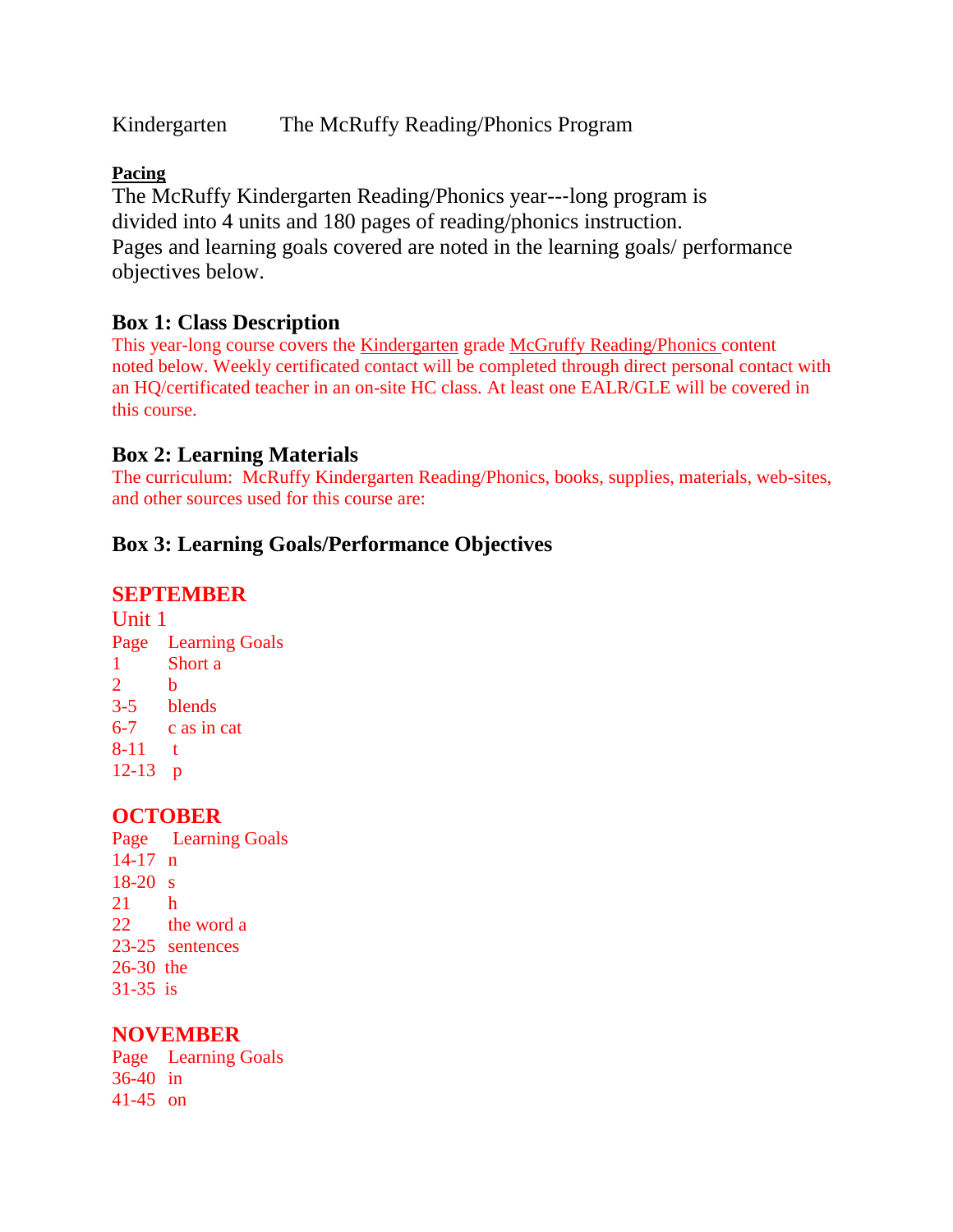Unit 2 46-50 short i

#### **DECEMBER**

Page Learning Goals 51-53 m 54-55 questions 56-57 r

### **JANUARY**

Page Learning Goals 58-60 g 61-65 d 66-70 short o 71-75 l

### **FEBRUARY**

Page Learning Goals 76-77 f 78-80 red, green, blue 81 k 82 ck ending 83-85 yellow, orange, black 86-87 short u 88-90 brown, pink, purple Unit 3 91-92 x as an ending sound

### **MARCH**

Page Learning Goals 93-95 white, violet 96 w 97-100 v 101-105 short e 106-110 y and z 111 long a 112-115 s  $\&$  j sounds of c and g

### **APRIL**

Page Learning Goals 116-120 j 121-125 long i 126-130 sh 131-135 long o **MAY**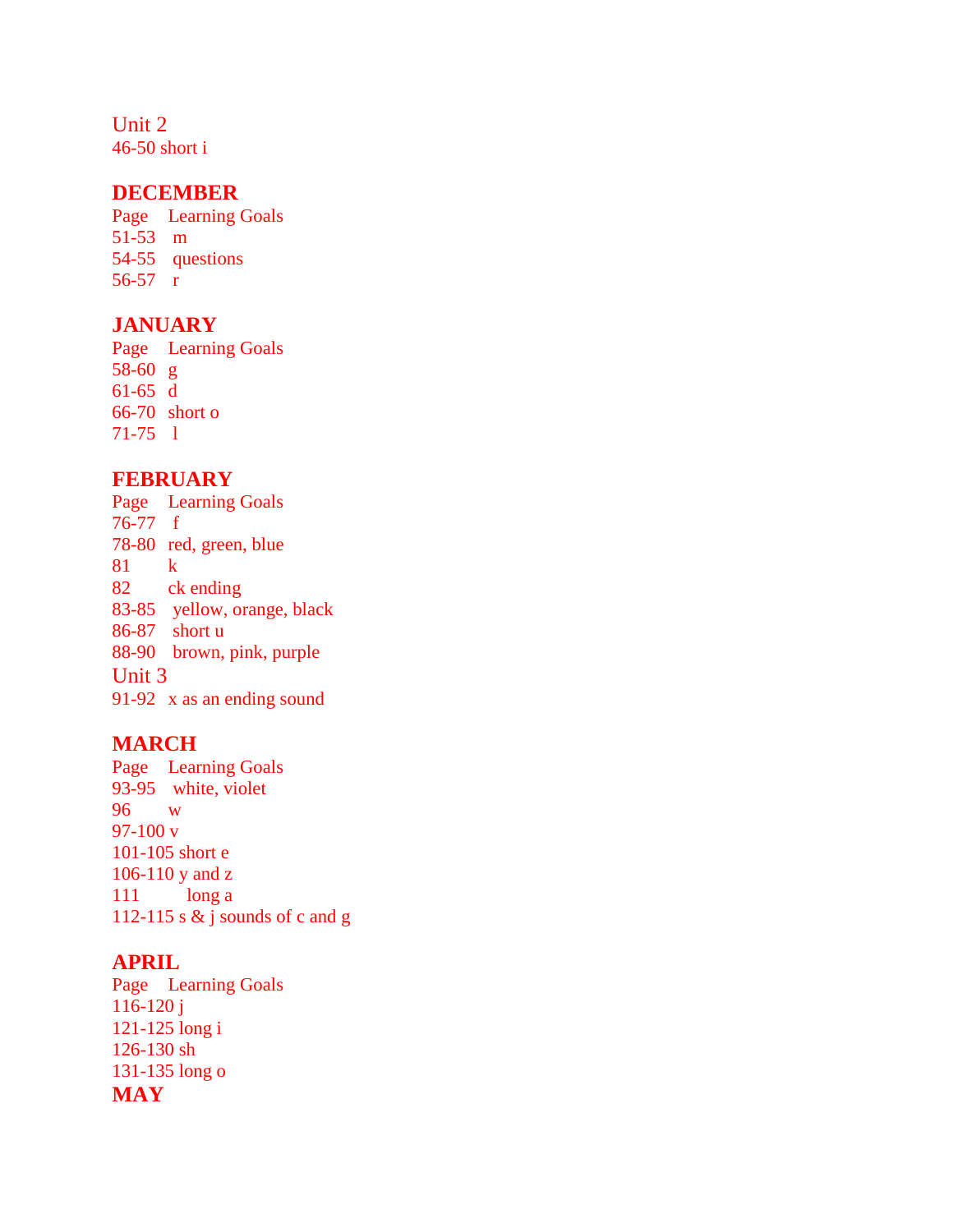Page Learning Goals Unit 4 136 qu 137-140 go, so, no 141-145 long u 146-150 st blend 151-155 long e

## **JUNE**

Page Learning Goals 156-160 mp 161-165 oa 166-170 ay 171 gr

### **Box 4: Learning Activities**

The first four days of the week the student will complete a phonics lesson from the phonics curriculum mentioned above. The lesson will be taught to them, samples will be worked on the whiteboard or pencil  $\&$  paper to make sure the student comprehends, and the student will then independently work through a daily assignment to make sure they understand and show the ability to complete the learning of the day. Any errors will be corrected. The fifth day of each week the student will learn to read by reading and being read to. This will include books from the list of books in the Learning Materials section above.

### **(Make additions or deletions as you see fit.)**

### **Box 5: Progress Criteria, Methods of Evaluation**

Tell how you will decide if the student is mastering the learning goals you listed in the learning goals section above. Please copy the sentences in red. Delete any evaluation activities your child does not do.

Student monthly progress evaluation is made on the basis of weekly certificated contact, work samples, communications with students, communications with parents, and performance in onsite classes. It is electronically communicated to parents via WINGS. It is our goal that the student will accomplish approximately 10% of the goals of this course each month, September through June. The level of mastery expected is 70% or higher to progress. Methods of evaluation will include but are not limited to those below, under the direction of an HQ teacher:

- \* observation and/or correction of daily and/or weekly work and progress
- \* daily or weekly discussion of assignments, readings, writings
- \* correction of work done incorrectly
- \* portfolio kept of student work, at least weekly